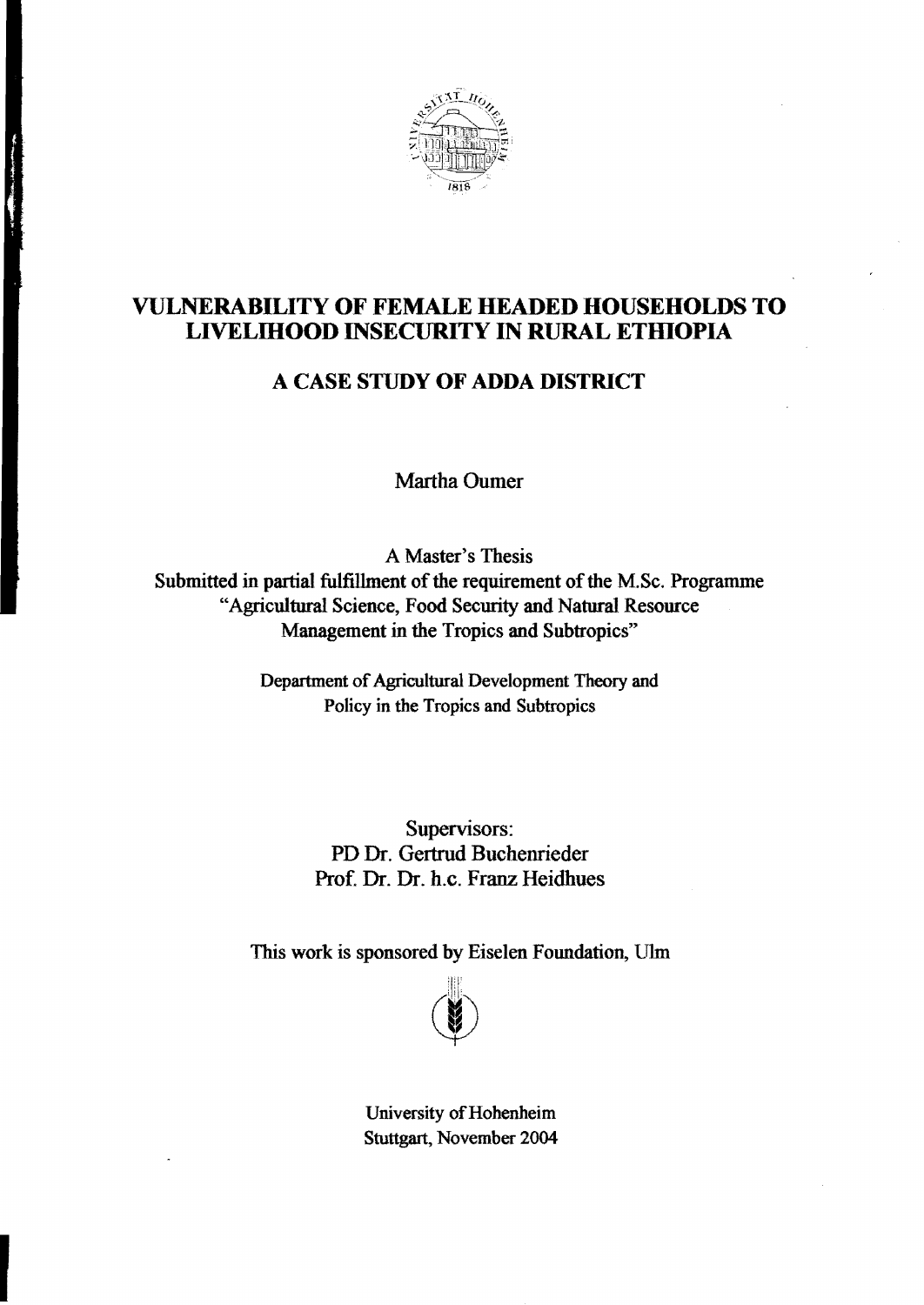## Executive Summary

By all estimates and available definitions, Ethiopia's poverty is strikingly widespread and pervasive. It is more a rural phenomenon in Ethiopia with almost 90% of poor people found in rural areas. Furthermore, this extreme poverty is aggravated by the high level of vulnerability and the large variance in levels of essential food consumption. Women and men experience poverty differently, and different aspects of poverty like deprivation, powerlessness, vulnerability, seasonally etc. have gender dimensions. This study investigates the relationship between vulnerability to livelihood insecurity and gender in Ethiopia and identifies the major determinants of household's vulnerability and their coping strategies.

Both qualitative and quantitative methods are applied and a variety of research techniques, ranging from participant observations and key informant interviews to semi-structured and structured interviews are combined to better understand the concept of vulnerability and its covariates factors. Seventy households, half of them female-headed, have been selected from Adda district which is in Oromiya regional state of Ethiopia. Descriptive analysis, statistical tests, as well as logistic regression have been used to analyze the data.

Results indicate that though there are no significant differences between female headed households and male headed households in terms of access to resources (notably: land, labor and livestock), the majority of the female headed households were food insecure. It is therefore concluded that female and maleheaded households have equal access to productive resources in Adda district. Findings from the logistic regression show that the gender of the household's head and the household size are two major determinants of household's vulnerability. A household headed by a woman has a higher chance of being vulnerable. Likewise, the larger the household size, the higher the probability that this household is vulnerable. The fact that vulnerability encompasses many factors explains why female headed households are more vulnerable even if they have equal access to resource. Additionally management of the resource is also a determining factor.

Further results suggest the surveyed households make use of diverse strategies to cope with different risks and reduce the effects on hardship. The most important coping strategies are found to be 'Reduction of food consumption', 'Consumption of savings', 'Borrowing from relatives or friends, 'Withdrawal of children from school', and 'Migration in quest of employment'. The effectiveness of these strategies is however, questionable, as they threaten the long-term stability of the households.